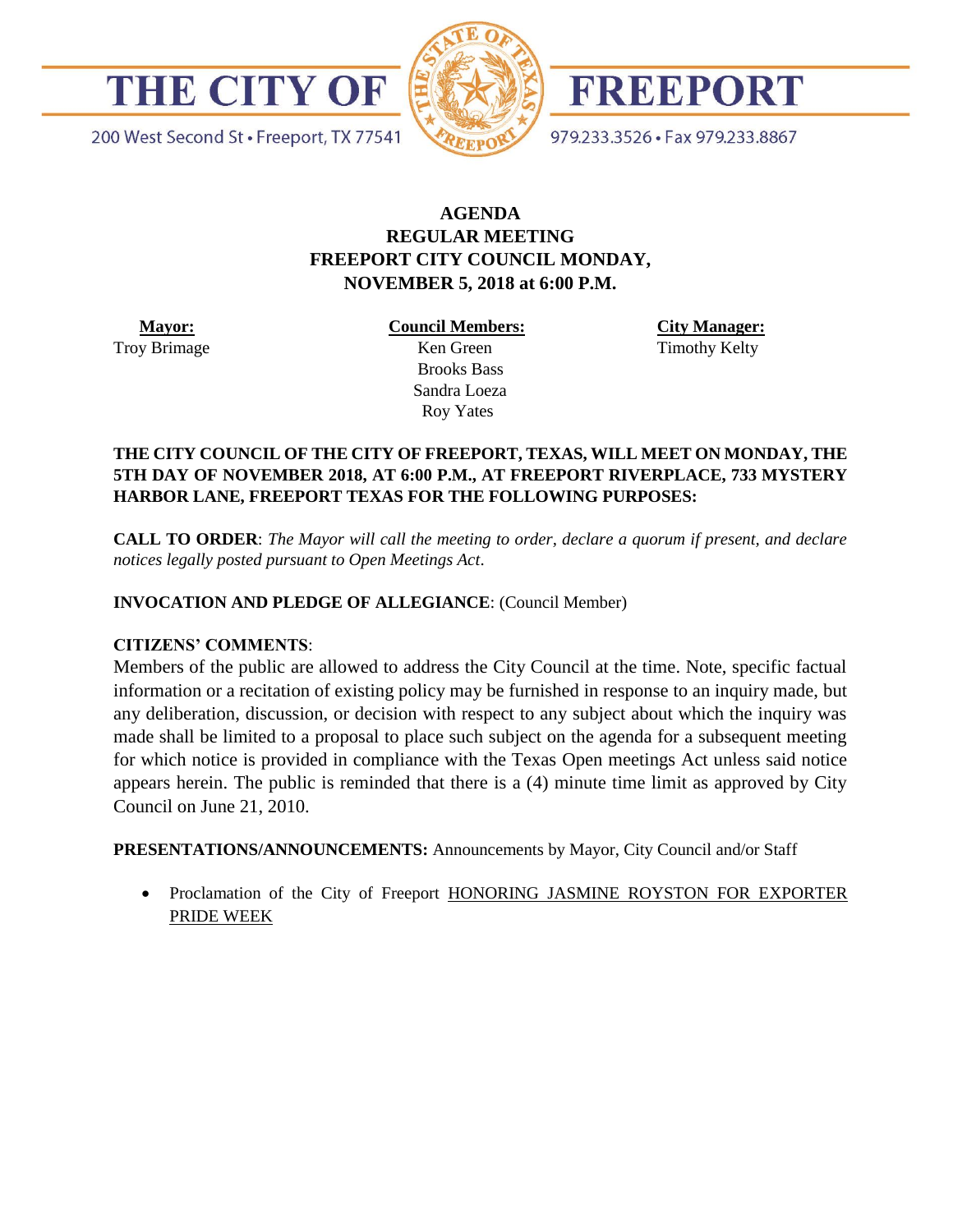**CONSENT AGENDA**: Consent Agenda items are considered to be routine in nature and may be acted upon in one motion. Any item requiring additional discussion may be withdrawn from the Consent Agenda by the Mayor, Councilmember or City Manager, and acted upon separately.

- 1. Consideration and possible action on the approval of City Council meeting minutes from October 15, 2018
- 2. Consideration of Resolution No. 2018-2564 amending Resolution No. 2017-2516 approving of submission of grant application for the Crime Victim's Liaison to the office of the Governor to substitute Talbert Troy Brimage, Mayor for Jeff Pynes, former City Manager. **(Garivey)**
- 3. Consideration of approving and authorizing the Mayor to sign an Interlocal Agreement for the Brazoria County Stormwater Quality Coalition. **(Tolar)**

# **COUNCIL BUSINESS – REGULAR SESSION:**

- 4. **Public Hearing:** Conduct a Joint Public Hearing on, and consider approval of a proposed replat of a 24.940-acre tract being the tract conveyed to Crevalle Management Services, LLC. Recorded in County Clerk's file No. 18-032271 of the Brazoria County official records situated in the ASA Mitchell Survey Abstract 97 Brazoria County Texas. **(Shoemaker)**
- 5. **Public Hearing:** Conduct a Joint Public Hearing on, and consider approval of a proposed replat land survey of 0.014 acres out of Lot 9, Block 798 Velasco townsite City of Freeport **(Shoemaker)**
- 6. Consideration of Resolution 2018-2561 authorizing the Mayor to sign and the City Secretary to attest to a deed without warranty conveying the City's interest in Lot 8, Block 8, Velasco Townsite, City of Freeport to the successful bidder. **(Tolar)**
- 7. Consideration of the approval of the annual Street Improvement Plan for fiscal year 2018-2019 **(Hoelewyn)**
- 8. Consideration of a Resolution No. 2018-2562 appointing a member of the Economic Development Board. **(Hawkins)**
- 9. Consideration of a Resolution No. 2018-2563 appointing a member of the Planning Commission. **(Shoemaker)**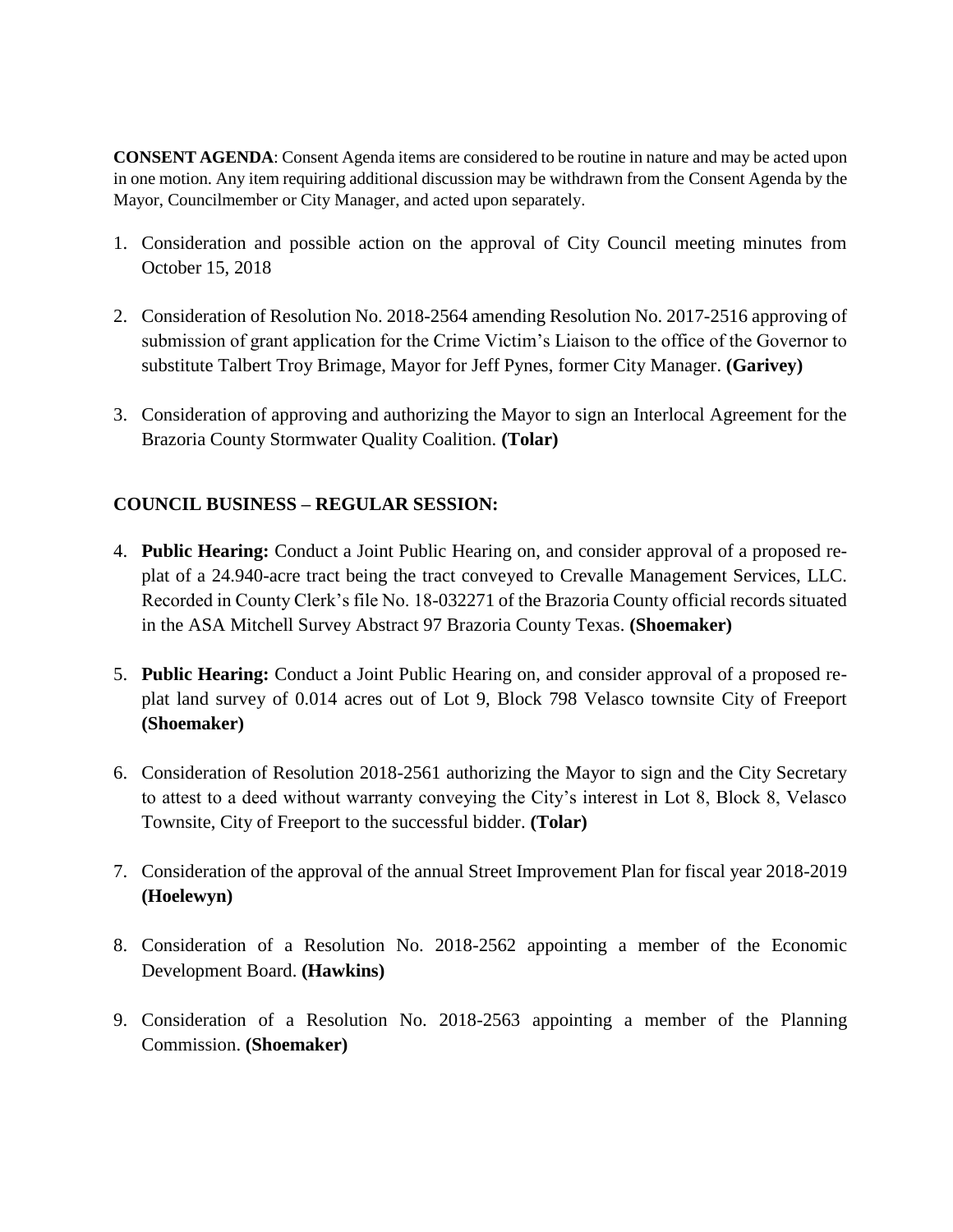- 10. Consideration of Ordinance No. 2018-2560 adding to the modifications of the International Residential Building code, a provision that each dwelling unit shall have a minimum of one thousand three hundred (1,300) square feet of habitable living space, and a provision requiring new residential construction to include at a minimum a single enclosed garage either attached or detached. **(Shoemaker)**
- 11. Consideration of approving Ordinance No. 2018- 2561 enacting and adopting a supplement (S-21) to the Code of Ordinances of the City of Freeport. **(Tolar/Kelty**)
- 12. Consideration of approving Ordinance No. 2018- 2562 enacting and adopting a supplement (S-22) to the Code of Ordinances of the City of Freeport. **(Tolar/Kelty**)
- 13. Consideration of approving the sale of Block 71, Lot 6, known as 212 South Avenue I, Tax ID 8110-0704-000. **(Tolar)**
- 14. Discuss and consider authorizing John D. Mercer & Associates (Engineer) to publish notice that the City of Freeport will accept Competitive Sealed Bids for "Skinner St. Elevated Storage Tank rehabilitation" and setting a bid date. **(Meeks)**
- 15. Consideration of approving amending the City Personnel Policy Handbook regarding the City's observed holidays. **(Kershaw)**
- 16. Consideration of authorizing the City Manager to seek proposals from qualified accounting firms for audit services for fiscal year 2018-2019. **(Kelty)**

## **WORK SESSION:**

- 17. The City Council may deliberate and make inquiry into any item listed in the Work Session.
	- A. Mayor Troy T. Brimage announcements and comments.
	- B. Councilman Green Ward A announcements and comments.
	- C. Councilman Bass Ward B announcements and comments.
	- D. Councilwoman Loeza Ward C announcements and comments.
	- E. Councilman Yates Ward D announcements and comments.
	- F. Updates on current infrastructure.
	- G. Update on reports / concerns from Department heads.

## **ADJOURNMENT:**

18. Adjourn.